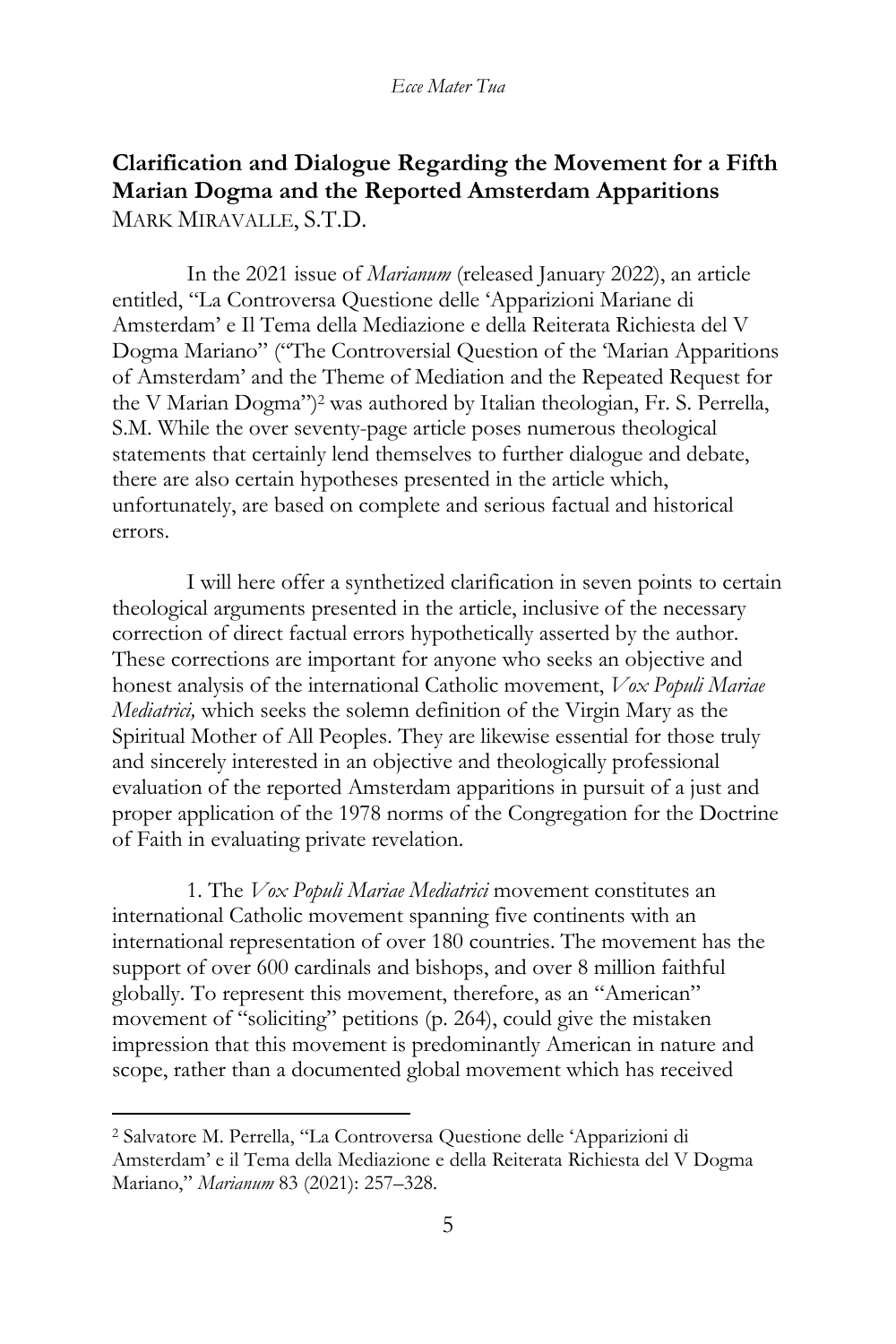more petitions in a quarter century than any other petition movement in the history of the Catholic Church.

The article reports a response of "justified perplexity" (p. 265) by the Holy See and the Pontifical Marian Academy [PAMI]<sup>3</sup> to this international petition drive. If accurate, this response is puzzling. Why would a worldwide request of the People of God in the form of 8 million petitions—joined by hundreds of global cardinals and bishops—constitute a reason for "justified perplexity" on the part of the Holy See and PAMI? Should it not rather be a response of "ecclesial openness" and "synodal listening" to the largest per annum petition drive in Catholic history? This seemingly dismissive response appears to run antithetical to the current "synodal way" which is so strongly being directed by the Holy See. Moreover, this apparently negative disposition runs contrary to the esteemed counsel of St. John Henry Cardinal Newman, so consistently referenced at the Council, who in his famous 1859 treatise on "Consulting the Faithful on Matters of Doctrine" instructs that when examining the possibility of a dogma related to devotional elements (as is the case concerning the potential definition of Our Lady's Spiritual Motherhood), that the *voice of the laity should be specifically consulted and preeminently respected*: "In most cases when a definition is contemplated, the laity will have a testimony to give; but if ever there be an instance when they ought to be consulted, it is in the case of doctrines which bear directly upon devotional sentiments."<sup>4</sup>

2. All bishops and theologians of the *Vox Populi* Movement who have written in support of a new Marian dogma have likewise been ardent supporters of the Second Vatican Council, and have consistently articulated the Council's clear and unambiguous teaching on Our Lady's unique, active and subordinate cooperation in the Redemption accomplished by Jesus Christ<sup>5</sup>

It seems unfair and misleading to assert that theological and episcopal "advocates" of this new dogma are guilty of an "underestimation"

<sup>3</sup> PAMI = Pontificia Academia Mariana Internationalis.

<sup>4</sup> John Henry Newman, "Consulting the Faithful on Matters of Doctrine," *The Rambler,* p. 33. (pentultimate page in most editions).

<sup>5</sup> See, for example, the three Mariological volumes *of Mary Co-redemptrix, Mediatrix, Advocate: Theological Foundations I, II, III*, Queenship Publishing, 1997-2001; and the nine volume Mariological series, *Mary at the Foot of the Cross*, Academy of the Immaculate, 2000-2009.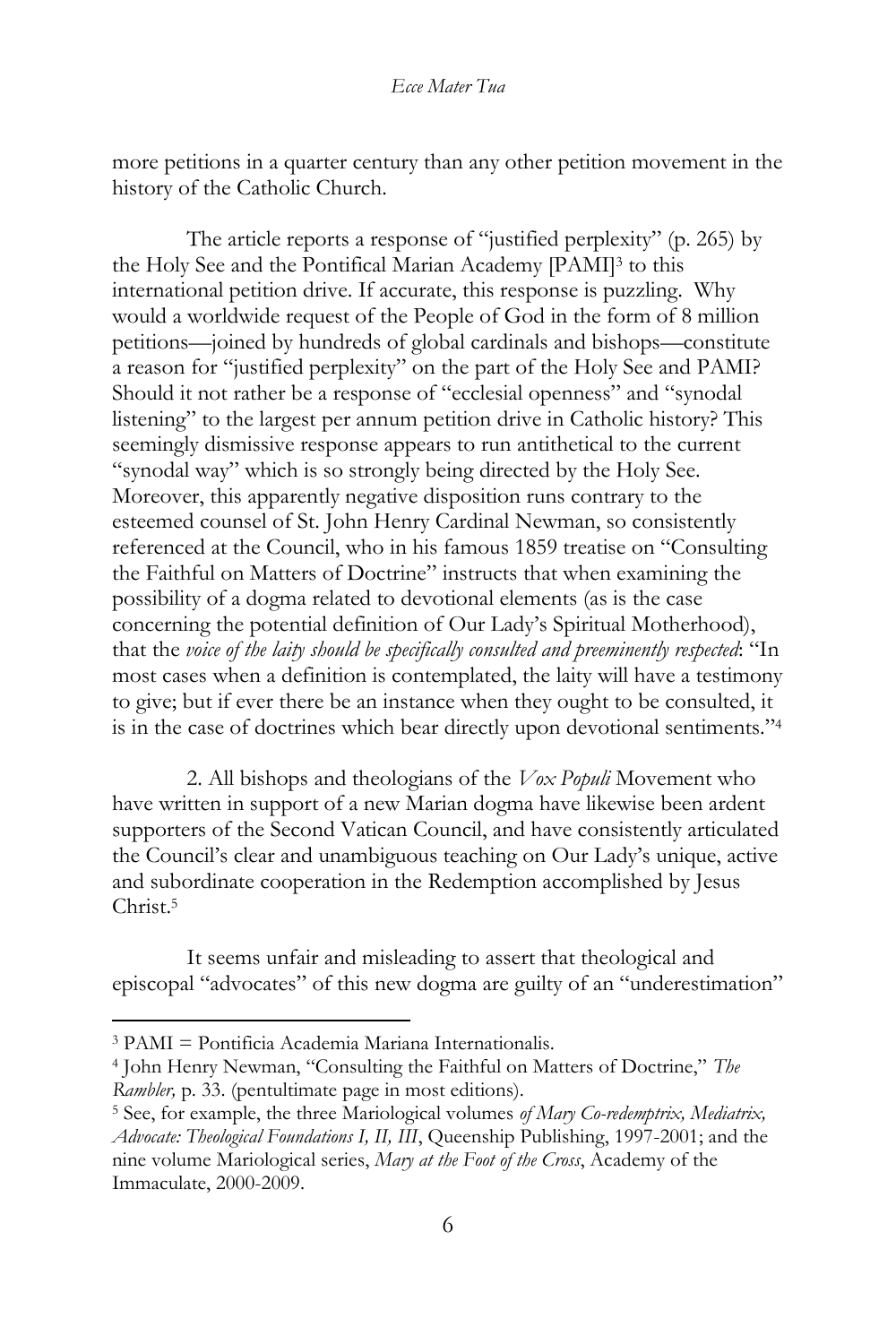of the teachings of the Council (pp. 265-266). The rationale posited for this assertion is the alleged failure of fifth Marian dogma supporters to integrate adequately Mary's cooperation in the Redemption and her mediation of grace "with her multiform maternal intercession of grace, mercy, example, and spiritual maternity."<sup>6</sup> Such an accusation, however, fails to see that supporters of the new dogma find much support for their position in the council itself. Vatican II, for example, articulates Mary's active cooperation in the overall redemptive mission of Christ, which necessarily includes the Redeemer's role in the historical acquisition of redemptive graces. *Lumen Gentium*, 56, 57, 58, and 61 all refer to Mary's active cooperation in the Redemption, as numerous texts and articles of supporters of the Fifth Marian Dogma, once again, dynamically and repeatedly articulate.<sup>7</sup> *Lumen Gentium* does not limit itself to Mary's "application and distribution" of graces. It also affirms her active participation in the objective historical obtaining of grace with and under Christ. To fail to see this would, ironically, be an actual underestimation of the Council's Marian teaching. St. John Paul II's papal commentary on Vatican II's Marian teaching authoritatively reiterates that Mary's subordinate role with Jesus culminating at Calvary "contributed to the Redemption of all."<sup>8</sup> St. John Paul's encyclical teaching, which remains the mouthpiece of the ordinary and universal papal magisterium, likewise teaches that Mary "shares in the gift which the Son makes of himself' on Calvary, and that she "offers Jesus" for the same redemptive goal—both acts which constitute a true cooperation in the one-time historic attainment of the graces human redemption:

> Standing by the cross of Jesus" (Jn. 19:25), Mary shares in the gift which the Son makes of himself: *she offers Jesus, gives*

<sup>6</sup> Perrella, 266. It should be noted that Fr. Perrella, in the same article also acknowledges Mary's role in the acquisition of grace: "Coredemption (historicalmessianic cooperation) and Mediation (celestial cooperation) are always relative and successive one to the other, and together they express the two significant and supportive moments of Mary's spiritual maternity towards humanity, namely—to express it in the classical language—: the *action of the acquisition* of *Grace* and that of its *application* to individual men and women redeemed by Christ" (p. 321). <sup>7</sup> See the three Mariological volumes *of Mary Co-redemptrix, Mediatrix, Advocate: Theological Foundations I, II, III*, Queenship Publishing, 1997-2001; and the nine volume Mariological series, *Mary at the Foot of the Cross*, Academy of the Immaculate, 2000-2009.

<sup>8</sup> St. John Paul II, Apostolic Letter, *Salvific Doloris*, Feb. 11, 1984, no. 25.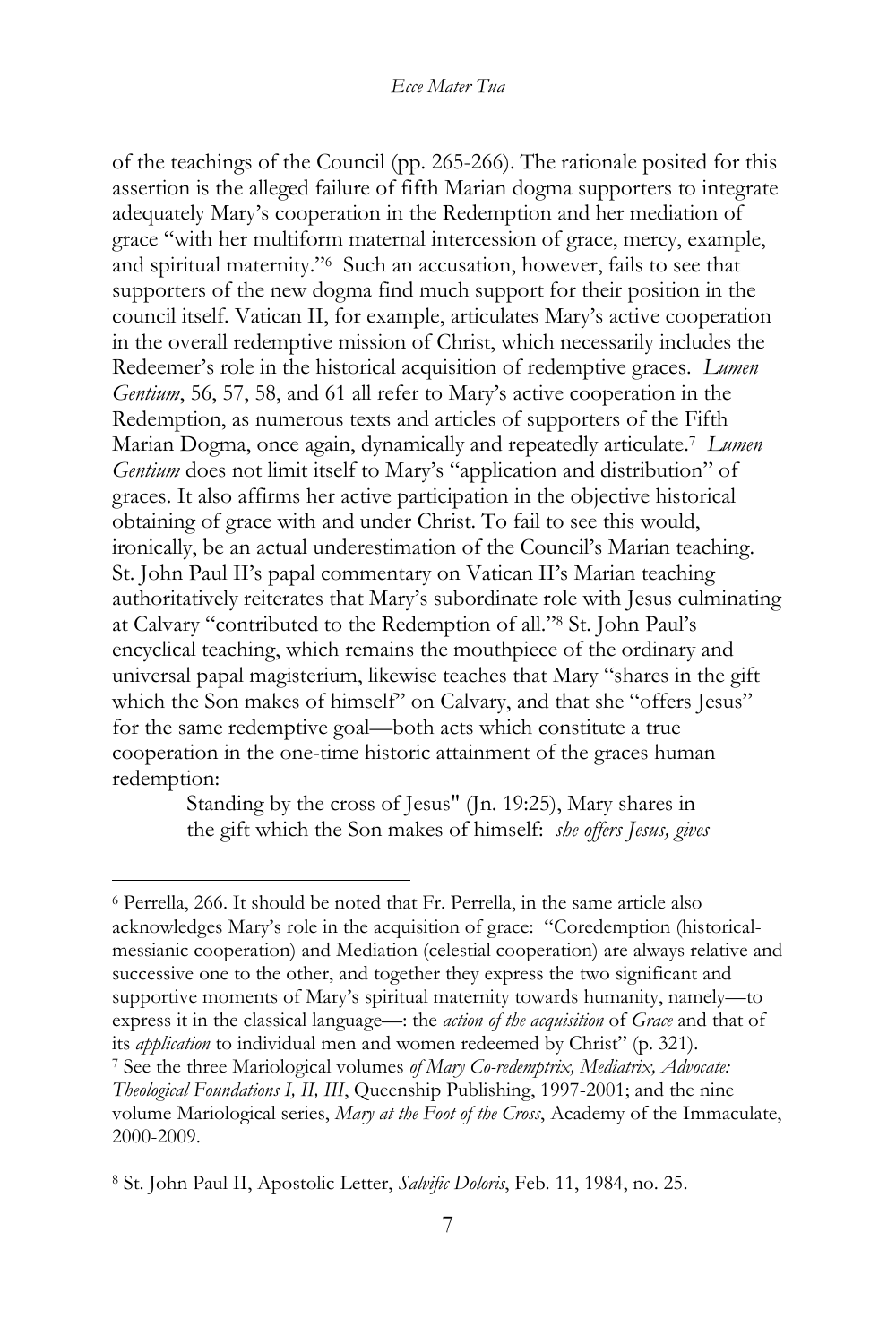*him over, and begets him to the end for our sake. The "yes" spoken on the day of the Annunciation reaches full maturity on the day of the Cross, when the time comes for Mary to receive and beget as her children all those who become disciples*, pouring out upon them the saving love of her Son: "When Jesus saw his mother, and the disciple whom he loved standing near, he said to his mother, 'Woman, behold, your son!'" (Jn. 19:26). 9

3. The *Vox Populi Mariae Mediatrici* petition requests the solemn definition of Mary's singular doctrinal role as Spiritual Mother of All Peoples, inclusive of her three maternal functions as Co-redemptrix, Mediatrix, and Advocate. The article asserts that the petition for a fifth Marian dogma requests the "dogmatization of the titles of Co-redemptrix, Mediatrix, Advocate" which "have their own history and their own different content between them, and for this reason cannot be used indifferently" (p. 263). This objection fails to recognize that the three titles of Co-redemptrix, Mediatrix, and Advocate denote *three specific expressions of the one common doctrine of Mary's spiritual Motherhood*. In harmonized unity, Mary's role as human Co-redemptrix constitutes her maternal suffering with Christ (cf. LG 58) in order to "restore supernatural life to souls" (LG 61). Her role as Mediatrix of all graces manifests her function as "mother to us in the order of grace" (LG 61), that "taken up to heaven, she did not lay aside her saving office, but by her manifold intercession continues to bring us the gifts of eternal life" (LG 62). Her role as "Advocate" (LG 62) expresses her maternal function of protection and defense for humanity through her motherly intercession.<sup>10</sup>

Three maternal roles do not conclude to three mothers. Nor are her three specific maternal functions within her overall spiritual maternity interchangeable. Rather, this doctrinal truth reveals one mother, the Mother of all humanity, who manifests her powerful spiritual maternity at the service of both Christ and humanity as the Mother Suffering, the Mother nourishing, the Mother pleading in seeking, as true subordinate mediation demands "to unite man to God."<sup>11</sup>

<sup>9</sup> St. John Paul II, Encyclical, *Evangelium Vitae*, March 25, 1995, n. 103.

<sup>10</sup> It should be noted that various Mariologists have used the three titles in reference to Mary's role in the work of redemption, her mediation of grace, and her advocacy as spiritual Mother. See J.M. Friethoff, OP, *A Complete Mariology* (London, 1958) and G. Alastruey, *Tratado de la Virgen Santissima* (Madrid, 1952).

<sup>11</sup> St. Thomas Aquinas*, Summa Theologiae,* III, Q. 26, a. 1.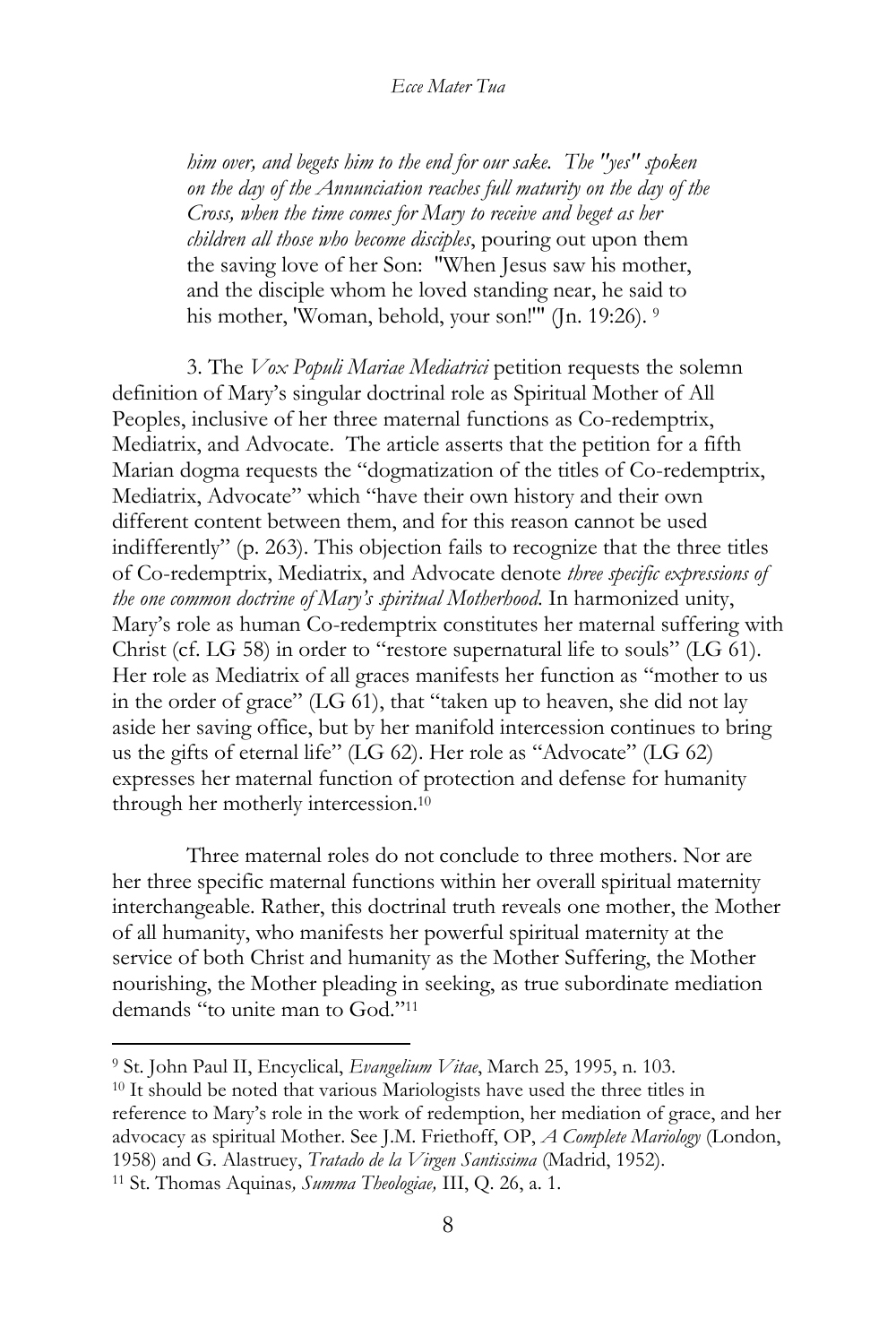The international Vox Populi *votum* does not constitute a "triple dogma" request of three unrelated Marian titles, any more than the three complimentary aspects of *virginitas ante partum*, *virginitas in partu*, and *virginitas post partum*, contained in the dogma of Our Lady's Virginity constitute a "triple dogma." Only a failure to understand the organic complementarity of these three specific maternal aspects of her one spiritual Motherhood in relation to humanity would lead to the mistaken conclusion of its nondefinability in a single dogmatic declaration.

4. The  $20<sup>th</sup>$  century movement for a fifth Marian dogma was initiated by the renown prelate and scholar, Désiré Cardinal Mercier, a cardinal of international pre-eminence during the first decades of the 20<sup>th</sup> century. Mercier's Mariological-petition movement, which itself gathered hundreds of cardinal and bishop endorsements, as well as hundreds of thousands of petitions from clergy, religious, and faithful, similarly petitioned for the dogmatic definition of Our Lady's universal mediation of grace under various formulations.<sup>12</sup> In his many documents, Mercier associated the theological foundation of her Spiritual Maternity upon Marian coredemption.<sup>13</sup> The three papal commissions established by Pius XI to study the definability of the Mercier petition reportedly accumulated well over 2500 pages of theological support for the proposed Marian dogma.<sup>14</sup> Once again, the principal Mariological foundation for her spiritual maternity by world class Mariologists (e.g., the Spanish Jesuit, José Bover) was her role as human Co-redemptrix with the Redeemer.<sup>15</sup>

It would be unjustly minimizing to the Mariological and historical significance of the stature and magnitude of Mercier's movement for a fifth Marian dogma to dismiss it with only a passing comment as to its "theological", "linguistic", "pastoral" and "ecumenical" inadequacies (p. 259). In fact, the international meeting of Mariologists in Rome on Dec. 1,

<sup>12</sup> NB: "Universal Mediation of Grace", "Mediatrix of all graces", and "Spiritual Motherhood" were also common formulations related to the proposed fifth Marian dogma used by Mercier and others at the time over the years of petitioning from 1906 to 1925, cf. Manfred Hauke, *Mary, Mediatress of Grace, Mary's Universal Mediation of Grace in the Theological and Pastoral Works of Cardinal Mercier*, Academy of the Immaculate, 2004, pp.17-91.

<sup>13</sup> Ibid.

<sup>14</sup> Ibid, p. 86.

 $15$  Ibid.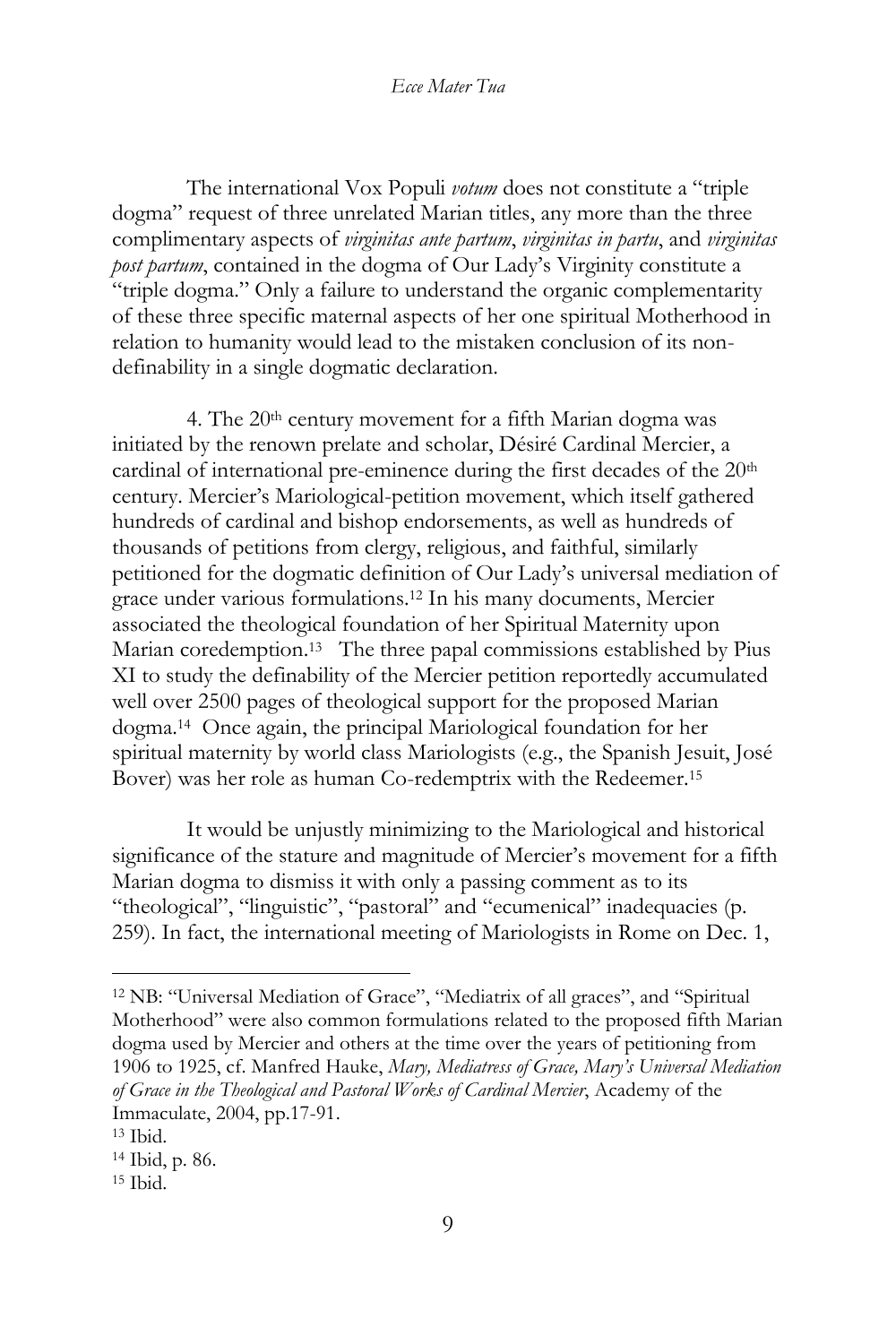1950 chose to continue the essence of the Mercier petition with a collective *votum* to Pope Pius XII for the dogmatic definition of Our Lady's universal mediation, and that just one month following the dogmatic definition of the Assumption. Moreover, over 400 hundred bishops sought the continuation of the heart of the Mercier petition for defining Mary's mediation under various Mariological formulations at the initial stages of the Second Vatican Council.<sup>16</sup> To assert, therefore, that the substantive 20<sup>th</sup> century Mercier movement for a fifth Marian dogma just "faded way" after his death in 1926 would be both historically and theologically inaccurate.

There is, furthermore, a critical imperative for contemporary postconciliar Mariology to incorporate the papal wisdom and instruction of Pope Benedict XVI for a positive and unifying "hermeneutic of continuity," rather than a negative and divisive "hermeneutics of rupture." This should be substantively implemented between pre-conciliar and post-conciliar Mariology in general, and the pre-conciliar and post-conciliar petition for the dogma of Mary's Spiritual Maternity in specific.

The historic precedent of the dogma of the Assumption, first requested by hundreds of bishops at the First Vatican Council, then declined due to a judgement of inopportuneness, only later to be solemnly defined in the century to follow, serves as one fruitful example of an authentic Mariological hermeneutic of continuity.

5. The Co-redemptrix title has been used in papal addresses on at least 9 occasions by Pope St. John Paul II XI and Pius XI before him.<sup>17</sup>

<sup>16</sup> Cf. Michael O'Carroll, "Mediation" in *Theotokos: A Theological Encyclopedia of the Blessed Virgin Mary*, Michael Glazier, 1982, p. 242.

<sup>17</sup> Cf. Pius XI, *Allocution to Pilgrims from Vicenza, Italy*, November 30, 1933,

*L'Osservatore Roma no*, Dec. 1, 1933, 1; Pius XI, *Allocution to Spanish Pilgrims,*

*L'Osservatore Romano*, March 25, 1934, 1; Pius XI, *Radio Message for the Closing of the Holy Year at Lourdes, L'Osservatore Romano,* April 29-30, 1935, 1.

<sup>17</sup> Pius XI, *Allocution to Pilgrims from Vicenza, Italy*, November 30, 1933, *L'Osservatore Romano*, Dec. 1, 1933, 1; see also Domenico Bertetto, S.D.B., ed. *Discorsi di Pio XI*

<sup>2:1013;</sup>John Paul II, General Audience, 10 December 1980 (*Insegnamenti di Giovanni Paolo* [*Inseg*] II, III/2 [1980], p. 1646); General Audience 8 September 1982

<sup>(</sup>*Inseg* V/3 [1982], p. 404); Angelus Address 4 November, 1984 (*Inseg* VII/2 [1984],

p. 1151); Discourse at World Youth Day 31 March 1985 (*Inseg* VIII/1 [1985], p.

<sup>889</sup>–890); Address to the Sick 24 March, 1990 (*Inseg* XIII/1 [1990], p. 743);

Discourse of 6 October, 1991 (*Inseg* XIV/2 [1991], p. 756). Moreover, in a homily in Guayaquil, Ecuador on January 31, 1985, John Paul II spoke of the "co-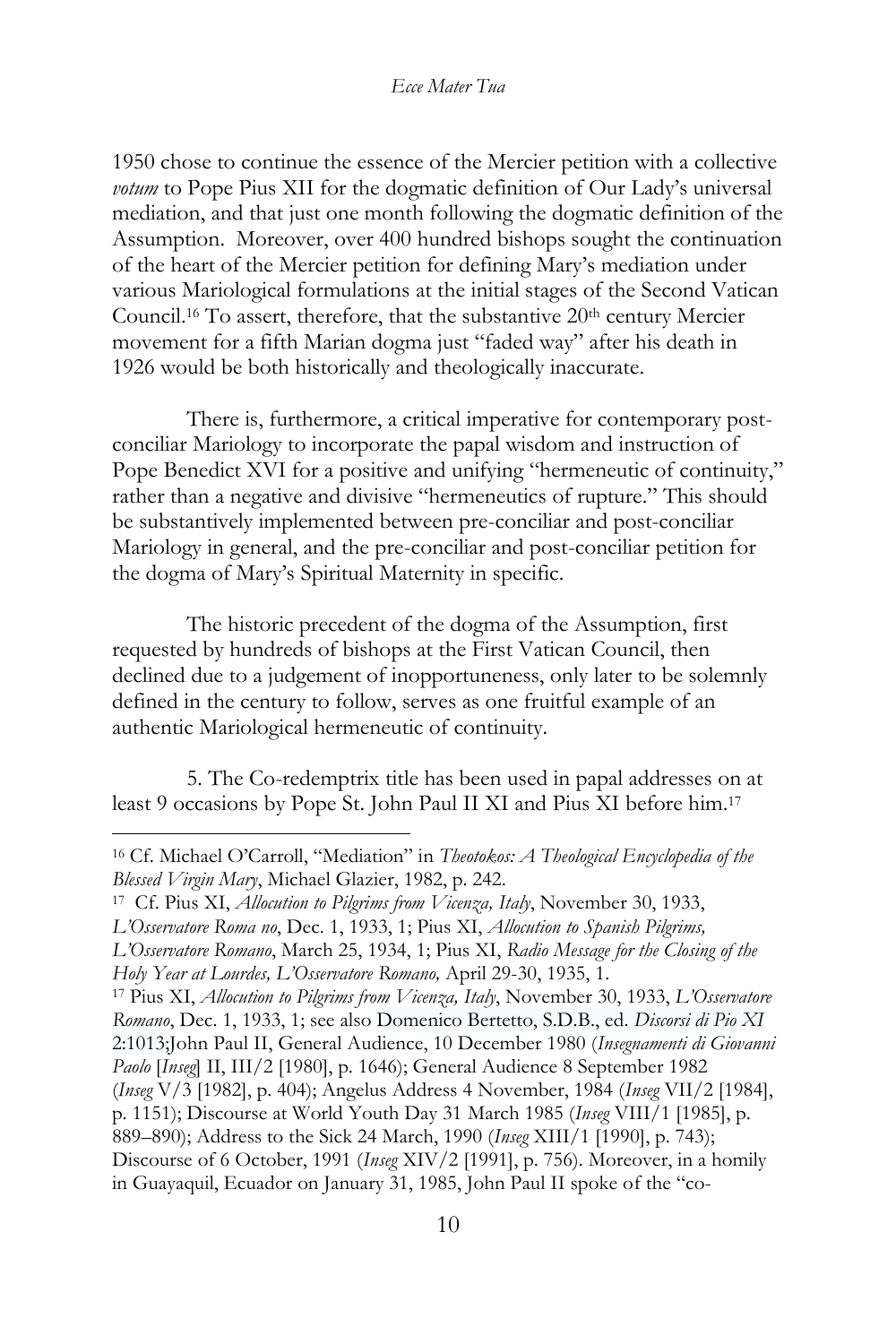*Lumen Gentium* 25 speaks about the "frequency" of papal statements as a criterion in indicating its authoritative level.<sup>18</sup> The Co-redemptrix title was approved three times by congregations of the Holy See under the pontificate of Pope St. Pius X (twice directly by the Holy Office).<sup>19</sup> Pope Leo XIII had already approved a laud of Mary as the "co-redemptrix of the world" in 1885.<sup>20</sup>

René Laurentin stated earlier in his theological career that in light of the papal usage of the Co-redemptrix title, it "would at least be gravely temerarious to attack its legitimacy."<sup>21</sup> Laurentin went on to conclude that in light of its repeated papal-magisterial incorporation "it is certain that the use of co-redemptrix is now legitimate,"<sup>22</sup> and this long before John Paul's six time repetition of the title.

The co-redemptrix term constitutes a single word denotation of the doctrine of Marian coredemption. Marian coredemption is consistently

<sup>20</sup> See Pope Leo XIII's approval of Lauds to Jesus and Mary on July 18, 1885. One laud refers to Mary as "co-redemptrix of the world" (*corredentrice del mondo*). See *Acta Sanctae Sedis* [*ASS]* 18 [1885] p. 93.

<sup>21</sup> René Laurentin, *Le Titre de Corédemptrice: Étude historique*, Editions "Marianum; Paris: Nouvelles Editions Latines, Rome, 1951, p. 28: "*Il serait gravement téméraire, pour le moins, de s'attaquer à sa légitimité*."

redemptive role of Mary (*el papel corredentor de María*: *Inseg* VIII [1985], p. 319), which was translated as "Mary's role as Co-redemptrix" in *L'Osservatore Romano,* English ed., March 11, 1985. Cf. also A. Calkins, "Pope John Paul II's Ordinary Magisterium on Marian Coredemption," *Mary at the Foot of the Cross*, Vol. II, New Bedford, MA, Academy of the Immaculate, 2002.

<sup>18</sup> Second Vatican Council, *Lumen gentium*, n. 25.

<sup>19</sup>Congregation of Rites, *Decretum quo festum Septem Dolorum B. M. V., Dominicae tertiae Septembris affixum, ad ritum duplicem secundae classis elevatur pro universa Ecclesia* (May 13, 1908) *Acta Sanctae Sedis*, 41 [1908] in which the Congregation itself uses the Coredemptrix title in granting the feast of the Seven Sorrows of Mary to be raised to the rank of double class; the Congregation of the Holy Office also uses the title, Co-redemptrix, in a decree of June 26, 1913, *Acta Apostolicae Sedis* [AAS] 5[1913], 364; and in another decree of January 22, 1914, AAS 6, [1914], 108.

<sup>22</sup> Ibid., p.36: "*Ce qu'il y a de certain, c'est l'emploi de corredemptrix est dès maintenant légitime*." N.B. Clearly, Laurentin's position changed on the subject in later years, but his personal change of position does not in itself negate the legitimacy of his earlier theological rationale in defense of the Co-redemptrix title.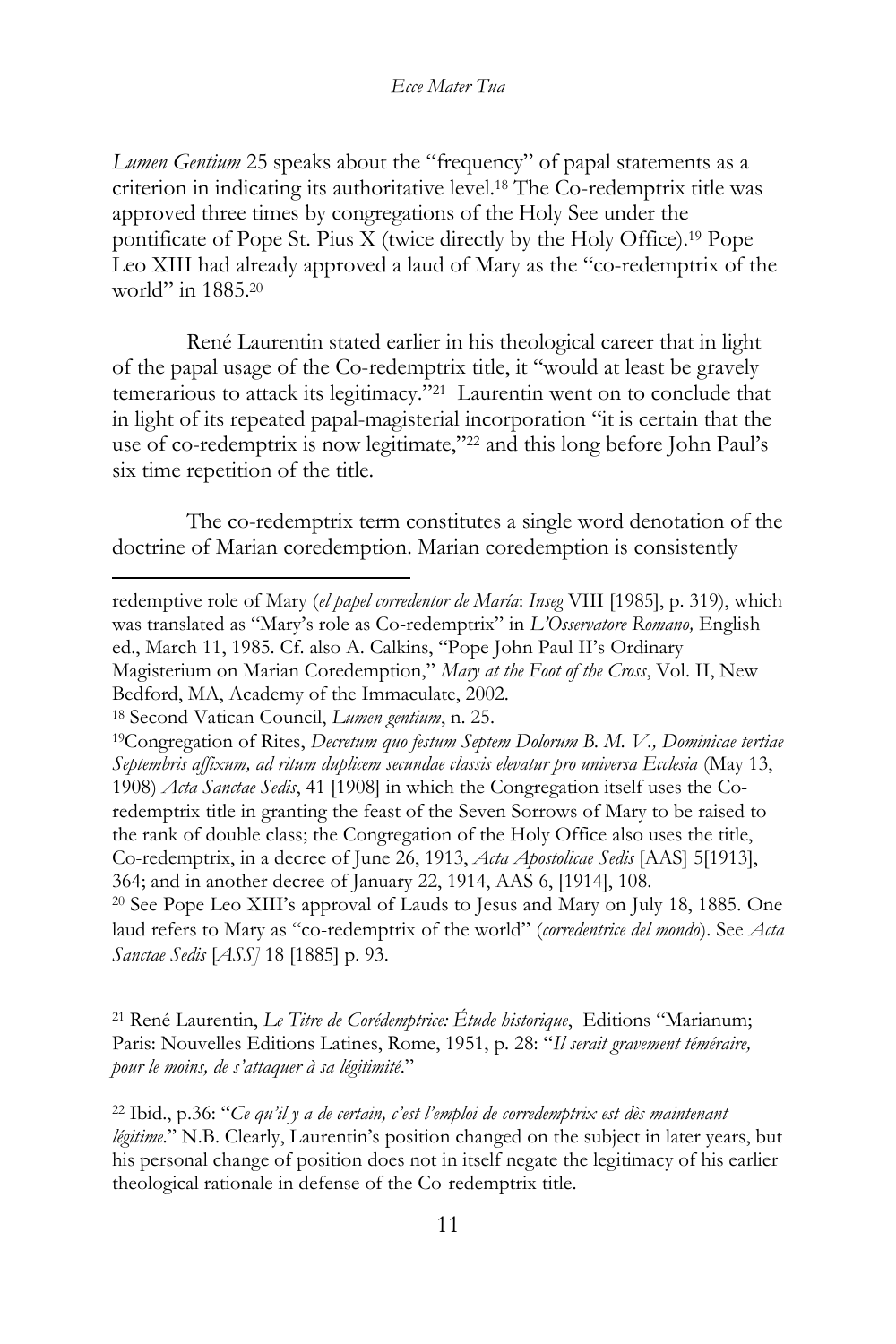taught in conciliar teaching and even further developed in the Papal Magisterium of St. John Paul II.<sup>23</sup> It is therefore surprising to see a certain pattern by some mariologists of methodologically "passing over" the vast Mariological contribution of St. John Paul II when discussing post-conciliar Mariology in general and Marian coredemption in specific, and instead returning back to St. Paul VI's *Marialis Cultus* of 1974, almost as if it were the last relevant papal post-conciliar instruction in Mariology. This, too, would represent a certain unwarranted selectivity regarding papal discourse on authentic Mariological development.

On the topic of Marian papal teaching and possible selectivity, the article presents long, complete quotations of the 3 addresses in which our present Holy Father, Pope Francis, adds *ex tempore* comments, negative in connotation, concerning the Co-redemptrix title, which were offered "off the cuff" in two homilies and one Wednesday audience. Yet, the article contains no papal quotations of the six usages of the Co-redemptrix title by Pope St. John Paul II, which were at times surrounded by a rich Mariological commentary on the Council's treatment on Marian coredemption in *Lumen Gentium* 58;<sup>24</sup> nor quotations of the three papal references of Pius XI, one of which includes an actual explanation and defense of the Co-redemptrix title.<sup>25</sup> This, then, could give the appearance of a theological double standard regarding the significance, or lack thereof, of non-encyclical papal texts.

6. The historical and personal motivations for the origins of the *Vox Populi Mariae Mediatrici* movement have, in fact, absolutely no intrinsic relevance to the question of a solemn definition of Spiritual mediation. The

<sup>23</sup> Cf. A. Calkins, "Pope John Paul II's Ordinary Magisterium on Marian Coredemption," *Mary at the Foot of the Cross*, Vol. II, New Bedford, MA, Academy of the Immaculate, 2002; A. Calkins, "Pope John Paul's Teaching on Marian Coredemption,"*Mary Co-redemptrix, Mediatrix, Advocate Theological Foundations II: Papal, Pneumatological, Ecumenical, Queenship*, Santa Barbara, pp. 113-149.

<sup>24</sup> For example, in a homily in Guayaquil, Ecuador on January 31, 1985, John Paul II spoke of the "co-redemptive role of Mary (*el papel corredentor de María*: *Inseg* VIII [1985], p. 319), which was translated as "Mary's role as Co-redemptrix" in *L'Osservatore Romano,* English ed., March 11, 1985, within the context of five paragraphs of rich Mariology on Marian coredemption in light of Lumen Gentium 58.

<sup>25</sup> Cf. Pius XI, *Allocution to Pilgrims from Vicenza, Italy*, November 30, 1933, *L'Osservatore Romano*, Dec. 1, 1933, 1.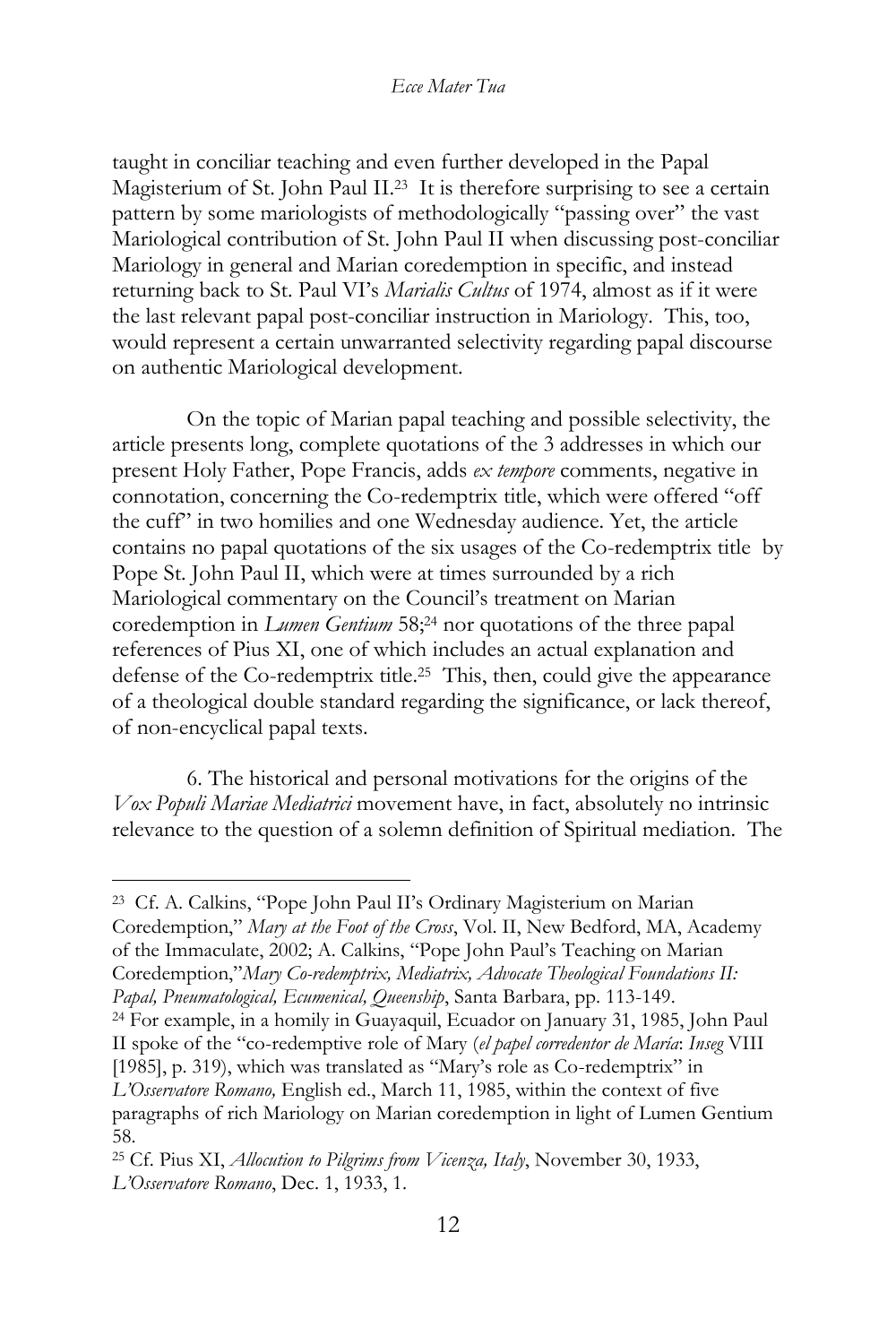latter issue must be based on a) the doctrine's solid presence in the sources of divine revelation; and b) its opportuneness, with the ultimate discernment coming from the Successor of Peter. With this expressed disclaimer as to the theological irrelevance of this issue, I will succinctly identify the original motivation for initiating this movement for the sake of factual clarification in light of mistaken postulations.

*Vox Populi Mariae Mediatrici* was initiated after reading numerous Mariology texts of the 1930's, 1940's and 1950's which spoke of the definition of variations of Our Lady's mediation with such manifest certainty that several treatises concluded with the implication of not "if" but rather "when" this doctrine would soon be solemnly defined.<sup>26</sup> If was after reading several such articles that I decided, in October 1991, to meet with the curial cardinal, Edouard Cardinal Gagnon, at past President of the Pontifical Council on the Family as well as President of the Pontifical Committee for Eucharistic Conference in Rome, who at that time had already submitted a significant number of episcopal endorsements for the fifth Marian Dogma to the Congregation for the Doctrine of Faith. It was at that time decided to essentially revive the Mercier campaign for a fifth Marian dogma through Mercier's threefold approach of theological support, ecclesiastical support from the hierarchy, and petitions from the lay faithful. It is a matter of historical fact that the *Vox Populi Mariae Mediatrici movement was neither founded nor based upon any private revelation*. It was only in the years following the 1991 meeting with Cardinal Gagnon, as word spread of the VPMM movement, that I was first introduced to the reported Amsterdam apparitions.

It is therefore a gross historical and factual error, completely bereft of any evidence, to propose the "disturbing hypothesis" (p. 286 ff) that *Vox Populi Mariae Mediatrici* was in any way founded or influenced by the wildly heretical, absurdly false apparitions claimed by the Canadian woman, Marie-Paule Giguère and her pseudo-apparitional "Army of Mary" movement.<sup>27</sup> I had absolutely no knowledge of these flagrantly false mystical claims throughout the early years of the *Vox Populi* Movement. Only years later did

<sup>&</sup>lt;sup>26</sup> For two such examples, cf. S. Robichaud, S.M., "Dispensatrix of All Graces" in J.B. Carol, *Mariology,* Volume II, Bruce Publishing, pp. 426-458; J.B. Carol "Marian Coredemption", J.B. Carol, *Mariology,* Volume II, pp. 377-424.

<sup>27</sup> On Marie-Paule Giguère and the Army of Mary, see Robert Fastiggi, "The Rise and Fall of the Army of Mary (*L'Armée de Marie*)" *Marian Studies* Volume LXIII (2012): 121–155.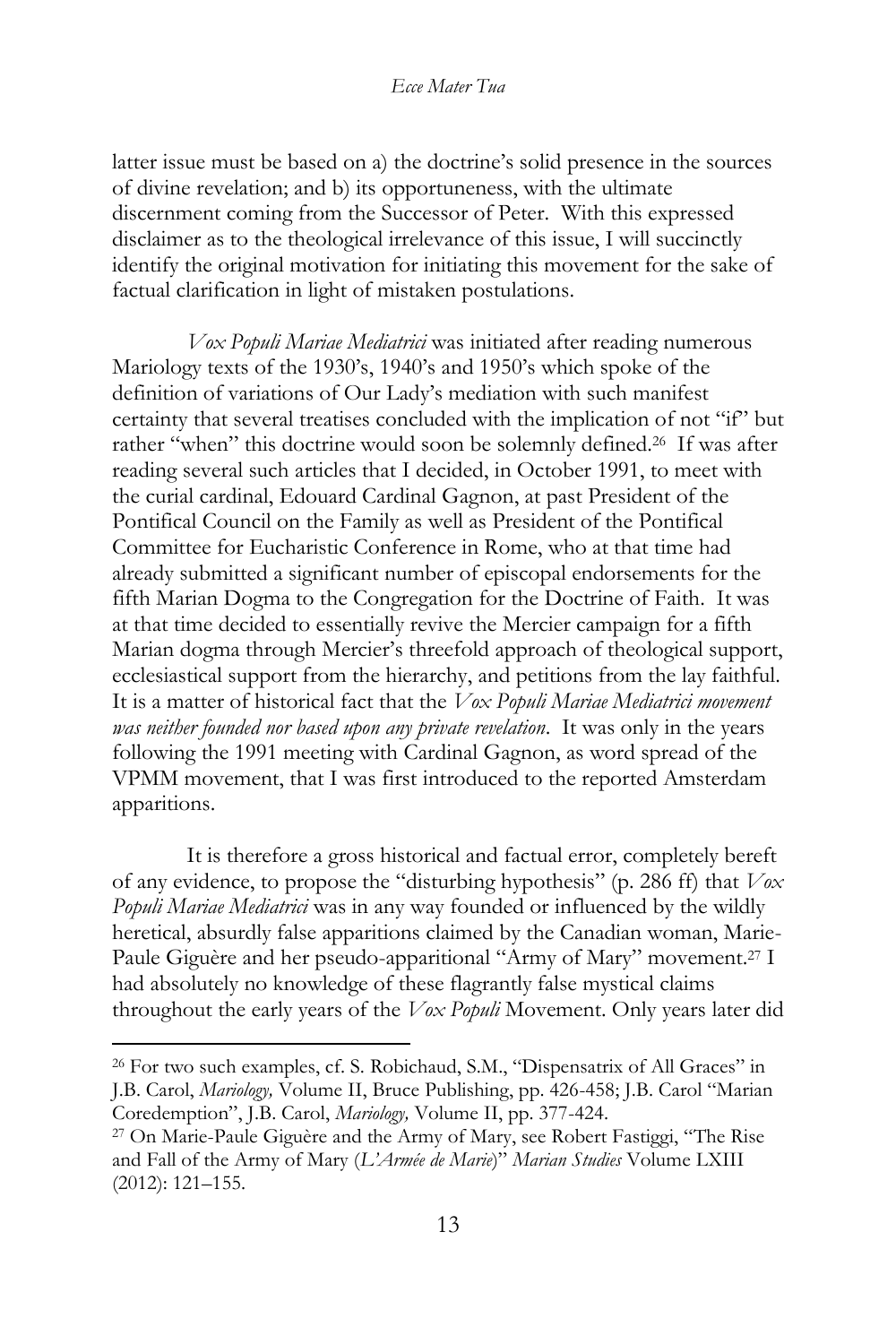I first hear of this unfortunately troubled woman who thought herself the reincarnation of Mary, and further perceived that herself and Mary combined constituted the "fourth person of the Trinity"!

I must unequivocally state that this hypothetical assertion in the above-mentioned article with absolutely no evidence to support it (nor could there be in light of its utter falsity) constitutes a theological and ethical violation of the norms of authentic scholarship, fundamental respect for personal dignity and reputation, let alone the dictates of Christian charity. Unfounded hypotheses may be acceptable in abstract philosophy or investigative fiction, but they have no legitimate place in respected journals of Theology such as the *Marianum*. Standard ethical norms of secular journalism, let alone the Christian responsibility and theological scholarship that should govern Catholic scholarly journals, rightly call for a complete public retraction of this slanderous, fictitious assertion by both author and publisher.

Let us, therefore, return to a theologically and factually based dialogue and analysis of the fifth Marian dogma issue, to be evaluated on its own merits or lack thereof in responsible avoidance of *ad hominem, post hoc propter hoc,* or all other forms of fallacious distractions.

7. The reported Amsterdam apparitions presently hold the status of a *non constat de supernaturalitate* apparition (i.e., the supernatural character has not been confirmed) in light of the December 30, 2020 statement of Bishop Henricks of Harlem-Amsterdam. This statement sought to return the previous 18 year standing status of *constat de supernaturalitate*, i.e., consisting of a supernatural origin (as declared by his predecessor, Bishop Josef Punt on May 31, 2002) back to a 1974 position of the Congregation for the Doctrine of Faith. The 1974 CDF statement is not one of *constat de non supernaturalitate*, a category still in use at the time, which indicates that an alleged apparition is not supernatural. This return to the 1974 status fails to take into consideration over 40 years of positive development, which includes several written statements by the CDF itself to the Diocese of Haarlem in support of a more positive stance regarding the devotion to the reported apparitions;<sup>28</sup> as well as the active participation of numerous

<sup>28</sup> Cf. Bishop Josef Punt, "Bishop Answers Request For Clarifications Regarding the Amsterdam Apparitions," *Mother Of All Peoples*,

[https://www.motherofallpeoples.com/post/bishop-answers-request-for](https://www.motherofallpeoples.com/post/bishop-answers-request-for-clarification-regarding-the-amsterdam-apparitions)[clarification-regarding-the-amsterdam-apparitions,](https://www.motherofallpeoples.com/post/bishop-answers-request-for-clarification-regarding-the-amsterdam-apparitions) September 15, 2020.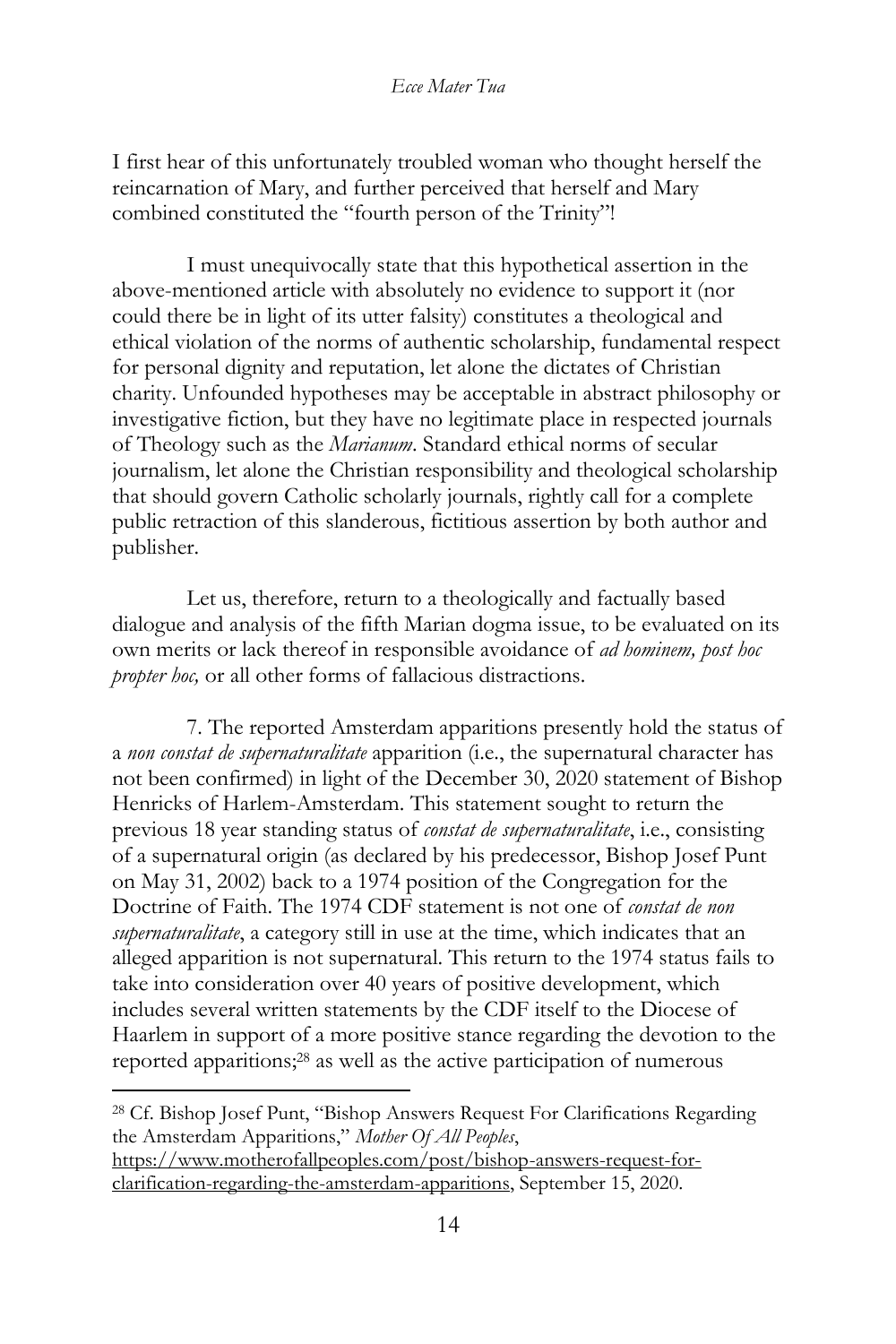cardinals and bishops in the annual Lady of All Nations Prayer days in Amsterdam during this nearly two decade period. It remains an interesting canonical/ecclesiastical question as to whether a succeeding bishop has the authority to overturn a declaration of a preceding bishop. Certainly, the CDF has such authority according to the 1978 CDF norms of evaluation<sup>29</sup> after a new objective investigation of the designated apparition (which, incidentally, does not appear to have taken place in this case). But in the Amsterdam case, it was not the CDF that officially changed the new Amsterdam status, but rather a declaration by the succeeding bishop. Could then, for example, Fatima's *constat de supernaturalitate* status be legitimately overturned by a future succeeding bishop of Leiria-Fatima?

Amsterdam, therefore, is not a condemned "non-apparition", but a reported apparition whose supernatural authority has not been confirmed or "fixed", along with a present restriction on the promulgation of the message, according to the German, French, Spanish, and Italian references to the 1974 CDF statement recorded on the Vatican website.<sup>30</sup> These reported apparitions should rightly receive a comprehensive theological, scientific and psychological analysis to justify any juridical change in canonical status—something similar to the comprehensive process undergone regarding the reported Medjugorje apparitions, which likewise presently possess the *non constat* status.

Unfortunately, the article does not truly provide a substantial contribution to a much-needed objective and impartial theological/scientific/psychological analysis of the reported Amsterdam event according to CDF Norms. For example, in the place of a professional theological analysis of the reported message based on primary sources, the author instead quotes an extended secondary source summary of the reported message/event (pp. 286-289), and then uses over 10 pages of text in discussing, once again, the blatantly false Army of Mary event and the pseudo-visionary, Marie-Paule Giguère (pp 289-299ff).

<sup>29</sup> Congregation for the Doctrine of Faith, *Norms of the Sacred Congregation for the Doctrine of Faith in the Manner of Proceeding in Examining Alleged Apparitions and Revelations*, Feb. 25, 1978.

<sup>30</sup> Cf. For various translations of 1974 CDF Statement on Amsterdam status, cf. Dr. Robert Fastiggi, "The Amsterdam Apparitions: Where Are We now?", Mother of All Peoples, [https://www.motherofallpeoples.com/post/the-amsterdam](https://www.motherofallpeoples.com/post/the-amsterdam-apparitions-where-are-we-now)[apparitions-where-are-we-now](https://www.motherofallpeoples.com/post/the-amsterdam-apparitions-where-are-we-now) posted March, 2021.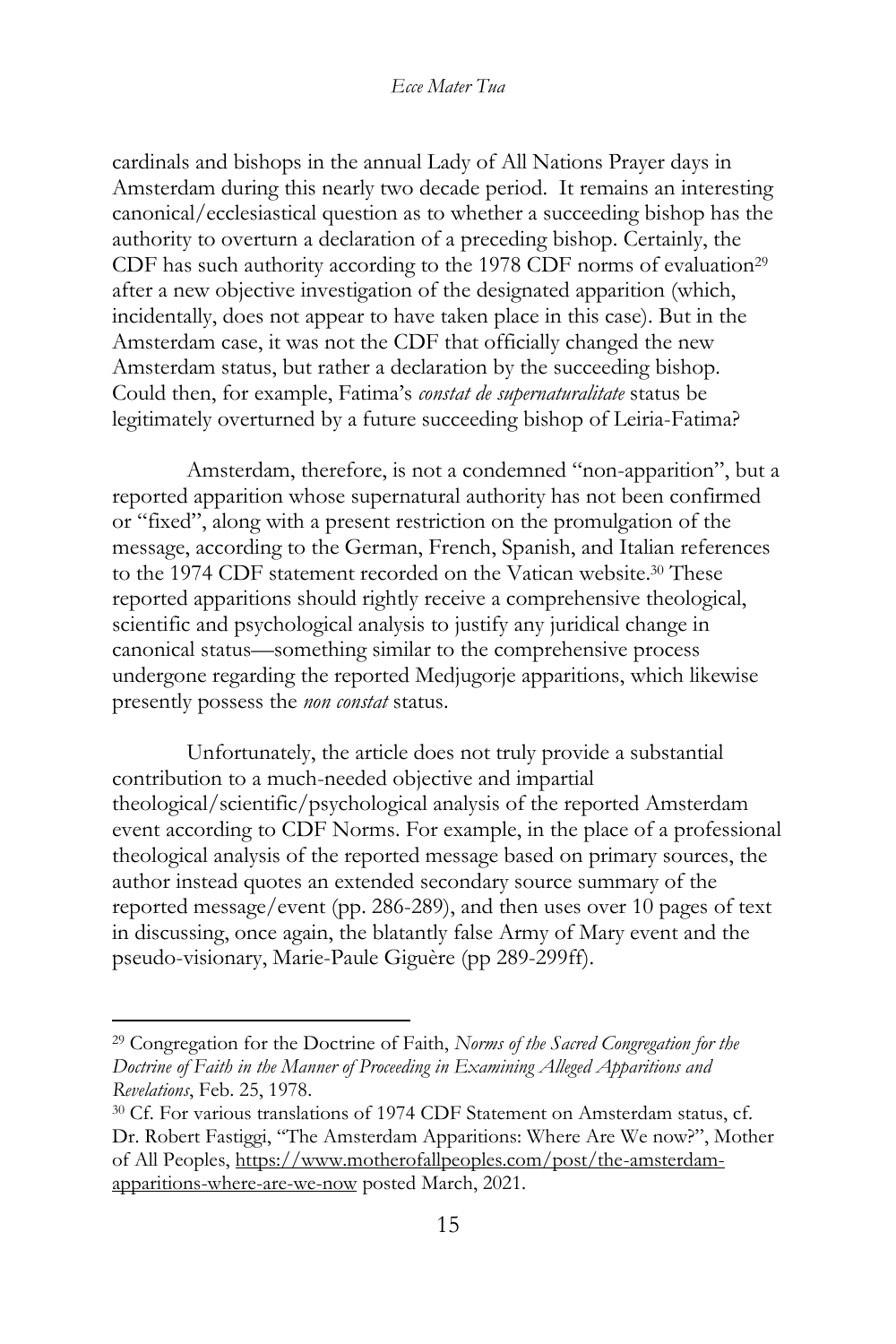The principal justification for the article's perennial effort to associate Amsterdam with the Army of Mary is that the pseudo-visionary, Marie-Paule, made repeated efforts to connect herself with the Amsterdam visionary, Ida Peerdeman and with the reported Amsterdam message (pp.299ff). To posit this as justifying a thesis of essential connection between the two alleged apparitions would be a failure to acknowledge the all-too-common occurrence of false visionaries who seek to associate themselves with true visionaries for the obvious sake of credibility. At Lourdes, for example, numerous false visionaries sought to associate themselves with St. Bernadette and the authentic supernatural events, beginning in April 1858 and extending for months, as confirmed by Fr. Clos and in several cases by the local bishop, Msgr. Laurence.<sup>31</sup> Should St. Bernadette be discredited, or the Lourdes apparitions considered false, due to the efforts of pseudo-visionaries to associate themselves with the authentic Lourdes visionary and Marian apparitions?

To suggest a causal relation, then, between the reported Amsterdam apparitions and the hopelessly fraudulent "Army of Mary" Canadian event is once again to posit an unfounded claim which does not serve a legitimate theological/scientific/psychological analysis on the former. To yet further hypothesize the possibility that the reported Amsterdam visionary, Ida Peerdeman may have actually "contaminated" Marie-Paule (p. 296) constitutes yet another serious violation of theological professionality and ethical respect for the dignity of person and reputation of the reported Amsterdam visionary, who was in fact buried with public honor and reverence by presiding Haarlem-Amsterdam bishop of the time, Msgr. Bomers in 1996.

### *Conclusion*

True Mariology is never divorced from the real world. The powerful intercession of the Mother of the Church and the Mother of all peoples commands an immediate relevance to the present global situation. Far from an ivory tower doctrine, the truth of Our Lady as spiritual Mother of all peoples holds critical significance to the present historic moment, as the contemporary world needs its Mother's *fullest possible intercession*, which, I

<sup>31</sup> Cf. *False Visions Which Followed Lourdes*, [http://theotokos.org.uk/false-visions](http://theotokos.org.uk/false-visions-which-followed-lourdes/)[which-followed-lourdes/](http://theotokos.org.uk/false-visions-which-followed-lourdes/) posted 2020.